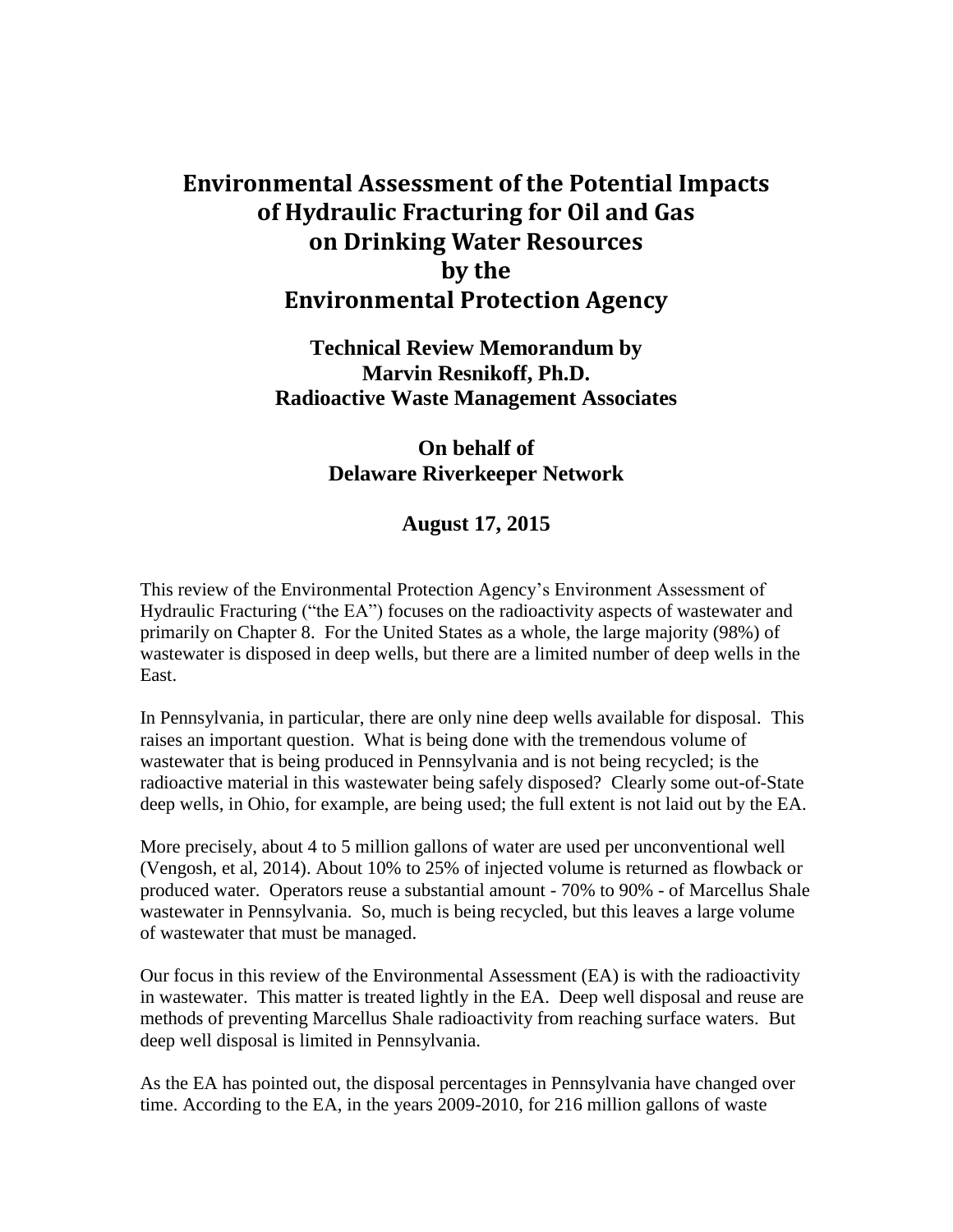water, 10% was reused, 23% was sent to publicly owned treatment works (POTW), 52% was sent to centralized waste treatment facilities (CWT) and 2% to other (?). In the year 2013, for 1.3 billion gallons of waste water, 65% was reused, 0% to POTW following a request by Pennsylvania Department of Environmental Protection (PADEP), 20% was sent to CWT, and 0.5% other. This decline in volume to POTW was due to stricter Total Dissolved Solids (TDS) discharge limits at POTW's and voluntary compliance by oil and gas operators to a request from PA DEP to cease sending wastewater to treatment plants (Rahm et al, 2013).

Thus, the percent to POTWs went to 0% and the percent reused was dramatically increased, but the total amount to CWT's, from a radiological perspective, was not so positive, as we discuss below. Twenty percent of 1.3 billion gallons of wastewater in 2013 was still 260 million gallons of wastewater, a large volume of contaminated fluid.

It is acknowledged that Marcellus Shale contains naturally occurring radioactive material (NORM) at concentrations much higher than at background at the earth's surface. The radium-226 in the shale itself on average can be 30 times more radioactive; the interstitial liquids within the shale, the brine, can be up to 25,000 picoCuries per liter (pCi/L), compared to the drinking water standard<sup>1</sup>,  $\frac{1}{5}$  pCi/L. In Pennsylvania, Raduim-226 concentrations in unfiltered samples were elevated, ranging from 40.5 to 26,600 pCi/L. Radium-228 concentrations were also elevated, ranging from 26.0 to 1900 pCi/L (PADEP 2014).

In production pipes in wells, feeder lines, and condensate tanks, radium, which is generally in solution in underground formation, may plate out on pipes, that is, form a scale when brought to the surface. The gamma emissions from these pipes are a hazard to workers and the general public. This gamma hazard is not seriously discussed or in any way addressed in the EA and is an important issue; it has been the subject of numerous lawsuits in Louisiana, Texas and Mississippi.

At pipe-cleaning facilities, radium scale has gotten into the air, been inhaled by workers, and has caused cancers to workers. When inhaled or ingested, radium concentrates in the bone and can cause leukemia and other cancers. The EA does not discuss or acknowledge the health effects of radiation. Just a fraction of the radium from Marcellus shale forms a scale; the remainder is in solution and is a problem for CWT's.

The EA discusses several "residuals" from CWT's that provide a hint at the decontamination methods being employed at these facilities. While we cannot know for certain what methods are being used, we are fairly confident that radium will not be removed and will not be safely secluded from the environment under current practices.

 $\overline{\phantom{a}}$ 

 $1\,$  40 CFR 141.66(b)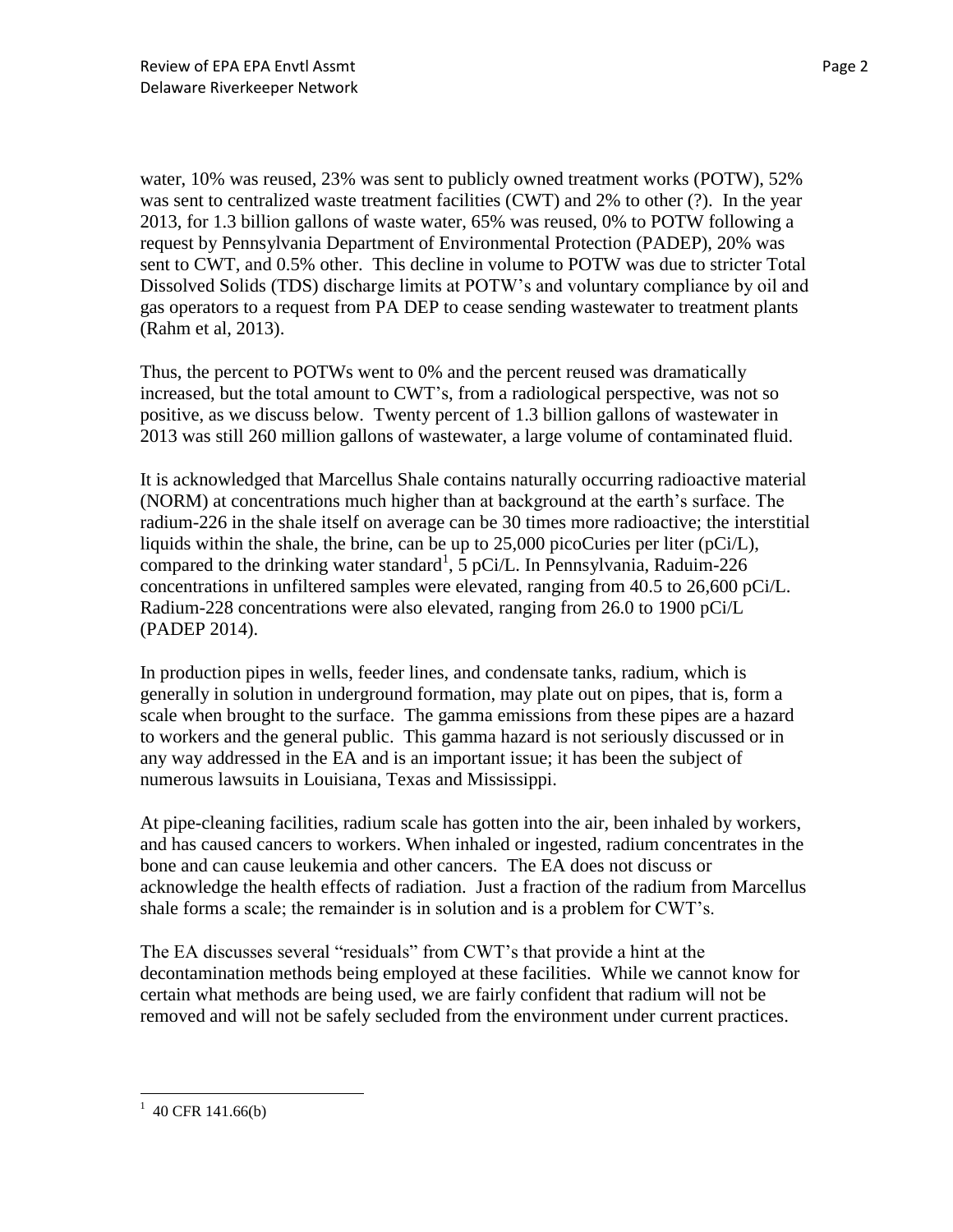The most basic treatment at CWTs is to remove suspended solids. Radium in solution would not be removed by this treatment process. According to the EA, residuals can consist of sludges from precipitation, filtration, settling units and biological processes, and spent media from ion exchange and membrane processes.

According to studies by PA DEP, none of these "residuals" has a marked increased concentration of radium. That is, evaporation or filtration or biological techniques have not separated out radium. Radium must be somewhere else; it cannot disappear. Radium must still be contained in some medium and must be addressed to protect the public and the environment.

Two known methods for separating radium have been in use for over fifty years at uranium mills. One method is to convert radium from liquid form into a solid with barium sulfate. As a solid, radium can be filtered and the radium concentrate can be properly disposed at low-level radioactive waste facilities (llw). Such facilities operate in Utah and Texas. The presence of high concentrations of total dissolved solids (TDS) is a complicating factor. Another complicating factor is the cost.

It is not obvious in the EA that CWTs are converting radium to a solid form and filtering it out. We have not seen evidence that gas companies are transporting radium concentrates to llw facilities..

Another method of use at uranium mills, primarily in the southwest, is to dispose of the wastewater, called uranium mill tailings, in the pits from where the uranium ore arose, and to use evaporation techniques, to dry the tailings to a sand-like consistency. This is clearly not an ideal method and not a method that can be employed where people live. The populous Northeast is obviously not suitable.

At the present time, aside from reuse and deep well injection, wastewater from unconventional wells drilled in the Marcellus Shale is going to CWTs, and the fate of radium is unknown. When processed at a CWT, it ends up as "residuals" or something else. Neither the PADEP nor the EPA knows the full extent of the ultimate disposition of these hazardous materials.

EPA should conduct a Ra-226 audit to discover the ultimate fate of radium in this waste stream. This can be done by measuring and quantifying the amount of Ra-226 in curies that has been brought up from Marcellus Shale in flowback and produced water and determine its fate and transport into scale, into "residuals," into landfills and pits, and into the surface waters of the Commonwealth. The equation should balance if all radium is accounted for. If not, further investigation must be done to find the ultimate repository for all radioactive materials that are being brought from deep formations to the surface through hydraulic fracturing for shale gas.